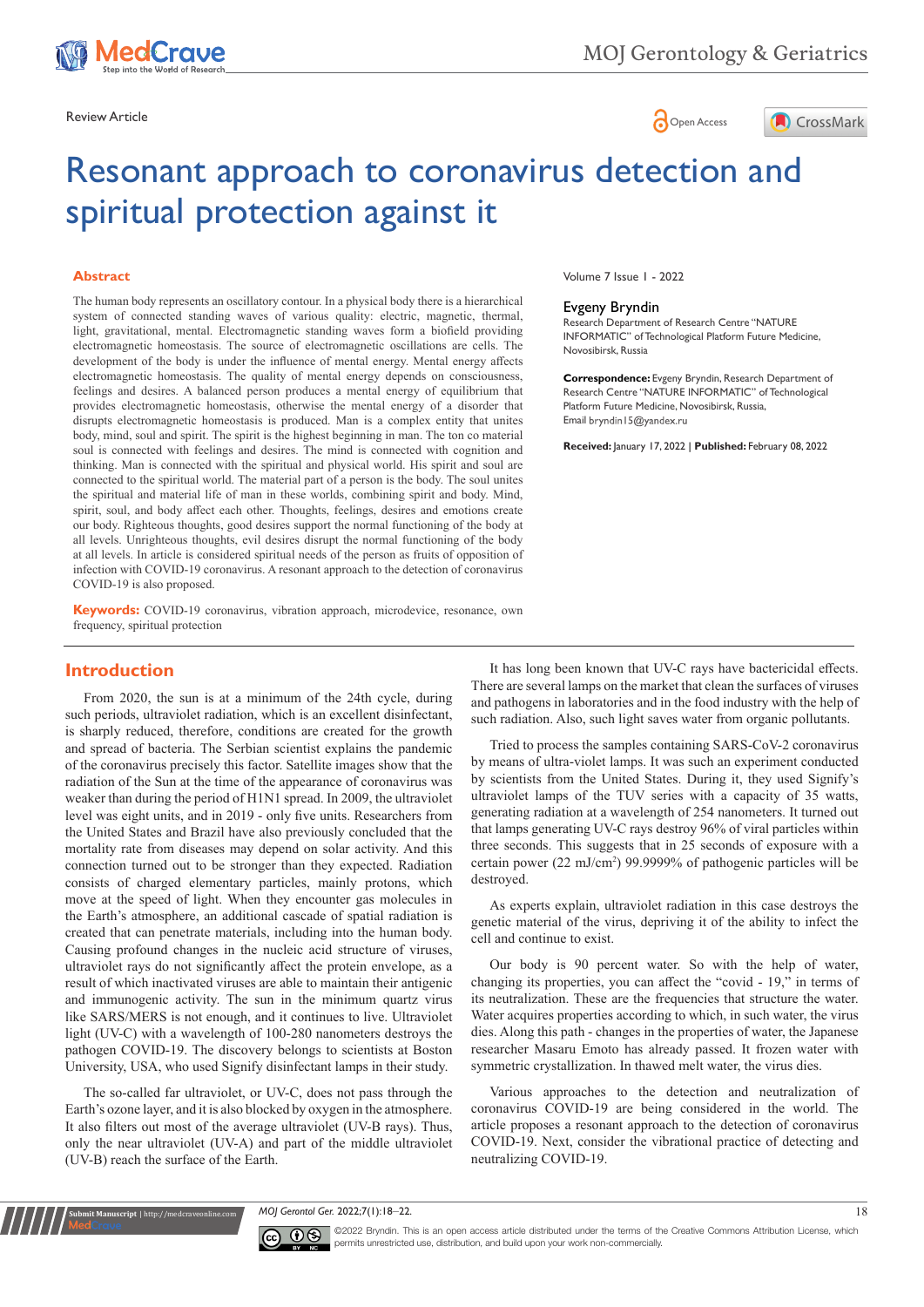## **Information-energy vibration interaction of a person with the environment**

Changes in the universe are carried out through a single field space of interaction of vibrations. All manifestations of physical reality are private cases of deep vibrational information-energy interactions of various entities of a single information-energy continuum. The number of frequency layers forming communications in the continuum is large. The number of interaction-generated levels of local field links between continuum objects is determined by the degree with many zeros. The number of field links is the formation and vibrational interaction of local objects within the levels. All types of interactions define the characteristics of the objects themselves and between the object space. Interactions change structure of information-energy space, which, in turn, fixes or changes structure of local objects. All this in our physical reality is manifested as the process of shaping life, its development, the process of changing matter, the transition from one state to another, the processes of energy transformations in our physical universe.

Man, like any other living creature or non-living object, is a local energy object of the continuum. It follows that our integrity, our viability is determined exclusively by the quantitative and qualitative level of information-energy connections (interactions) with all the frequency levels of information-energy interactions of the universe that form us. Therefore, any living object must have appropriate systems to provide interactions and reserves to ensure an active level of interactions and, thereby, maintain its integrity and increase life protection.

All processes of interaction are carried out both by unconscious systems and by systems at the level of consciousness. Under certain conditions, systems of a conscious level of a person participate in information and energy interactions with the surrounding world in all its information and energy frequency levels of existence.

Any object exists solely due to its information and energy interactions with the environment. The nature, qualitative and quantitative levels of these interactions are determined by the presence of a certain information and energy potential in the object. If the given energy potential is equal to or exceeds the corresponding potential of the environment, then this object has the possibility of active information-energy interaction with the environment. If said potential is lower than the similar potential of the environment, then the entire nature of the interactions is determined by the activity of the environment. When an object is in a state of harmonious balance in the reception and transmission of information and energy, then it retains its local structure, i.e. integrity. If the balance is disturbed and in a disharmonic state, then the object falls into an imbalance situation and is in an unstable state. He begins to lose energy, and gradually goes into a subordinate, in relation to the environment, state of information and energy exchange. For living biological objects, it looks like loss of vitality, manifestation of various diseases, reduction or loss of immunity, CNS malfunction, mental illness, etc. In case of a complete transition of information-energy interactions with the environment under the determining effect of the environment itself, all structures of the object begin to completely lose integrity and move to the state most favorable for the balance of the environment itself. A similar phenomenon for living biological objects manifests itself as the dying and decomposition of the physical structure of the body. For non-living objects - as a transition from one material state to another stone turns into sand, iron into rusty pipe (erosion processes and redox

processes in the environment are really a reflection of the change in the level of information and energy interaction between the object and the environment.

The difference between living and non-living matter is determined by the nature of the organic or inorganic exchange of information and energy with the environment.

The body of a living creature, from an information-energy point of view, can be a living and non-living object. When we die physically, we do not die, as an information-energy local field form of active existence, the body passes from one state to another.

The degree of environmental awareness depends solely on the spiritual level of systems that carry out information and energy interaction with it. Man has a natural mechanism of creative activity with wildlife information of Nature. The mental biopolis of the mind perceives the communicative vibrations of Nature. When perceived natural communicative vibrations enter the resonance with the vibrations of the mental energy of the associative neural network systems of the brain, then their figurative or linguistic similarity arises depending on the concentration of attention.

Human mental biopolis is associated with radiation generated by brain systems, emotional system and mental activity, as well as other systems. They have a certain frequency spectrum different from the corresponding radiation spectrum of the physical body. That is, the data of the frequency spectrum system correspond to processes occurring in a person outside the framework of the functioning of physical structures, systems and organs. Mental biofields reflect the activities of those human systems and structures that relate to cognitive activity.

The structure of man as a local information and energy object represents a field form of life. The main field functions and capabilities operate in the creative sphere of human and universal existence. They lead the spiritual person to complete field perception and interaction with the information and energy continuum of the Universe at all levels available to man. In ancient times, the most developed people of the highest priests were looking for ways to revive man. Ways to awaken all its possibilities for information and energy interaction. So appeared spiritual schools, known in China, India, Tibet and other countries. Human development programmes and perceptions of the world have evolved into a new quality as they exist and are consolidated. They have become a holistic information and energy system, formed as part of the general information and energy continuum at the spiritual frequency level. The spiritual foundation of human perception was formed, which became the controlling development of man and the human force. He made it possible to enter the universe and turn man into a truly universal beginning, relying on the field systems and structures of man as an integral part of a single whole. The spiritual potential of man translates the action of field systems from the level of perception to the level perceived by the mind. A qualitative leap occurs, and a person begins to consciously control the processes of his will and mind. There is an increase in information and energy potential, which activates all systems.

At the spiritual level, man carries out full-fledged information and energy interaction in the Universe. The spiritual level of information and energy interaction protects a person from viruses.

Information-energy vibration resonance allows to detect essence of natural representatives, including viruses.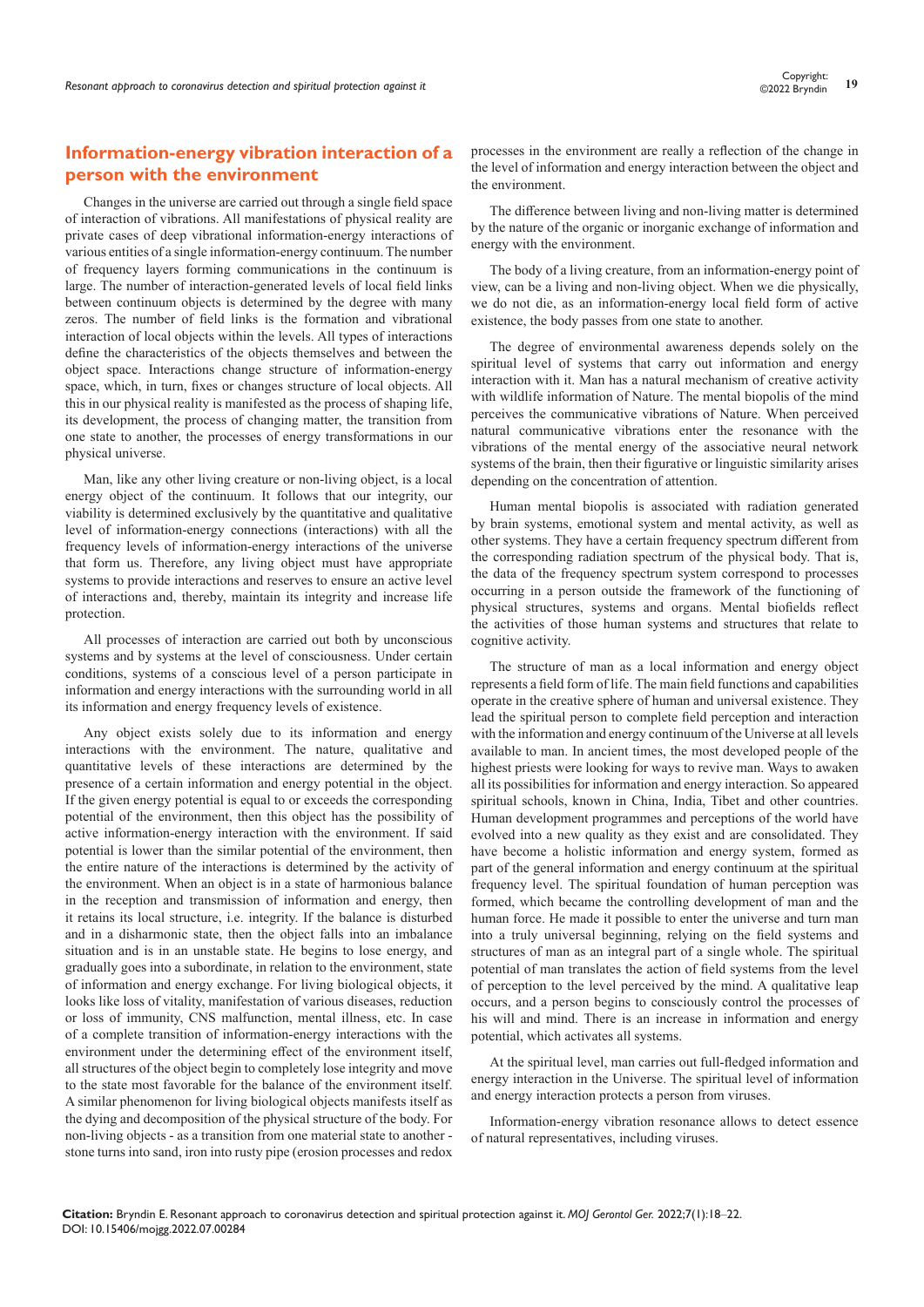## **Vibration practice of detecting and neutralizing COVID-19**

Like any other virus, (COVID-19) is a low vibrational entity with a closed structure of an electromagnetic biofield. The resonance frequency of the biofield from 2 Hertz is up to 7 Hertz. If you set the electromagnetic frequency above the base value, the virus dies. It is not active in high ranges. Starting from the ranges of 25.5 Hertz and above, the virus dies.

The virus in nature, outside the body, is not upright, since the total average frequency resonance of the Earth today is 27.4 Hertz. People filling hospitals, metro and public electric transport, shopping centers, offices, drinking establishments, prisons form the vibrations of the biofield below 7 Hertz, where COVID-19 retains its existence.

Low-frequency mental states maintain COVID-19 activity:

- I. grief gives vibrations from 0.1 to 2 Hertz;
- II. fear from 0.2 to 2.2 Hertz;
- III. offense from 0.6 to 3.3 Hertz;
- IV. irritation from 0.9 to Hertz;
- V. disturbance from 0.6 to 1.9 Hertz;
- VI. temper 0.9 Hertz;
- VII. outbreak of rage 0.5 Hertz;
- VIII. anger 1.4 Hertz;
- IX. pride 0.8 Hertz;
- X. neglect 1.5 Hertz;
- XI. superiority 1.9 Hertz;

High-frequency mental states suppress COVID-19 activity:

- I. generosity 95 Hertz;
- II. gratitude 45 Hertz;
- III. heartfelt gratitude from 140 Hertz and above;
- IV. sense of unity with other people 144 Hertz and above;
- V. compassion from 150 Hertz and above;
- VI. love as a good, bright feeling 50 Hertz;
- VII. love that man generates with his heart for all people and all living things without exception - from 150 Hertz and above;
- VIII. unconditional, sacrificial, spiritual love from 205 Hertz and above;

This is confirmed by Gilmutdinova Flyura Gaptraufovna, candidate of medical sciences, assistant of the Department of Clinical Physiology and Non-Pharmaceutical Methods of Therapy of the Faculty of Advanced Training of Medical Workers (FPKMR) of the Medical Institute (MI) of the Russian University of Friendship of Peoples (RUDN), Moscow.

Everyone knows that by small but periodic influences, even a massive and durable system can be destroyed. For this, it is often enough that the frequency of external exposure and the natural frequency of the system coincide. Laser pulses of a certain frequency, coinciding with the intrinsic frequency of the virus envelope, can kill

some of them. Determining this frequency is often a difficult task, and the effect of a laser of another frequency can even be harmed.

Experimenters are based on experience and try to predict what frequency the virus can kill. And if they manage to choose the parameters of the impact, then they often succeed.

Japanese scientists Otto Sankey and his colleague Eric Dykeman have developed a technique for determining the frequency of virus envelope vibration. Using a similar model, it is possible to make a micro resonator with the frequency necessary to affect a given virus.

## **Detection of coronavirus COVID-19 in the body by resonance method**

The human population was superimposed with COVID 19 coronavirus. Every day more than 200 thousand people are infected in the world per day. The rapid detection of coronavirus in every person on the planet earth is a pressing problem.

Research Center NATURAL INFORMATICS develops the project to detect coronavirus COVID-19 in the body by resonance method. The development represents Know-How. Detection of coronavirus COVID-19 in an organism, it is possible to carry out the micro device consisting of a chip of detection of coronavirus in an organism on the basis of a resonance at its own frequency of electromagnetic waves of the biofield, and from the notification microprocessor about a disease of the citizen to the network medical platform. Technologists are able to manufacture optical micro resonators with high accuracy. The size error of the micro resonators is less than the diameter of the hydrogen atom.1 The ability to obtain micro resonators with an accuracy of 0.17 angstroms allows you to create more complex optical circuits and solve the problem of using them to detect coronovirus. This value is 100 times smaller than the nanometer. Such a significant leap in micro resonator production technologies increases their efficiency.<sup>2</sup>

The design of the micro-device is in the form of an amulet. A technologically effective micro-device for detecting coronovirus COVID-19 in the body can ensure the complete safety of the appearance of infected people in places of mass accumulation of people throughout the world through the international medical platform of the World Health Organization. The micro-device for detecting coronovirus COVID-19 in the body can be used in all objects of mass accumulation of people and in all points of the world in open and closed areas and premises. At the time of acquisition of the micro-device, the owner is assigned its number in the network medical platform. It will be necessary to legislate the mandatory wearing by citizens in places of mass accumulation of people of a micro-device for detecting coronavirus. The microarray is designed in the form of an amulet and worn from the chest at the level of the thymus gland. Proposed resonant method of coronavirus detection COVID-19 promotes its effective neutralization and does not spread in places of mass accumulation of people.

## **Spiritual needs and balanced psyche from stress and infection COVID-19**

Dr. Robert Becker measured the brain waves of mentally balanced people. All of them had the same frequencies - 8 Hz, synchronized by Schumann waves in frequency and phase. Professor Winfried Otto Schumann of the Munich Technical University established waves of ultra-small frequencies of 8 Hz between the earth and the ionosphere. The intensity of Schumann's resonance positively affects the mental state of a person according to experiments of scientists.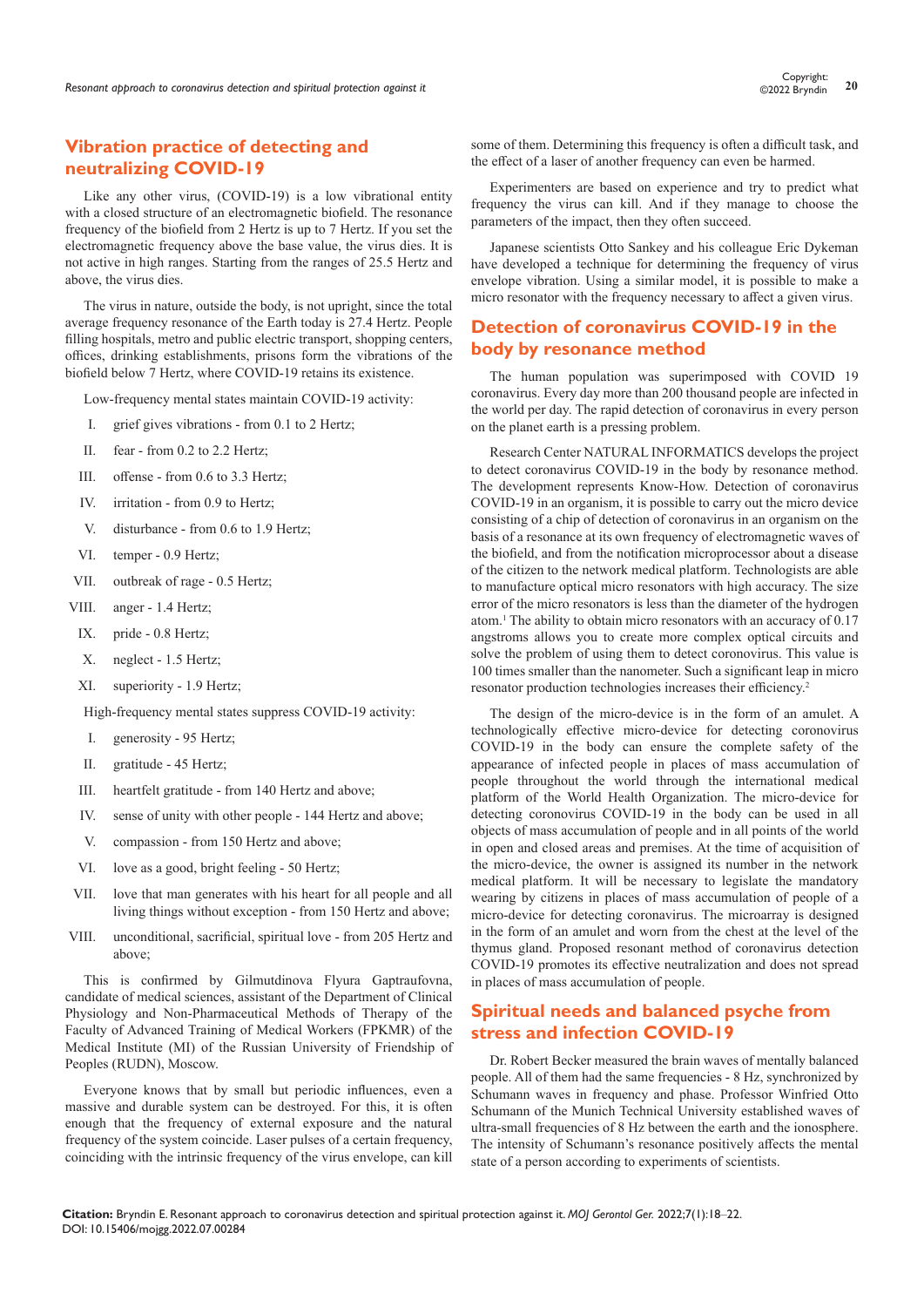## *Resonant approach to coronavirus detection and spiritual protection against it* **<sup>21</sup>** Copyright:

We live longer, but we feel worse. Medicine is poorly guided by spiritual principles and health criteria. Human life has a spiritual nature that is the cornerstone of health. It helps to achieve and maintain human health on a global scale. A person maintains a healthy state with a spiritual life, an ethical word, good intentions, spiritual connections with society. Japanese scientist Masaru Emoto, showed that water under the influence of our thoughts, emotions, words changes structure. The experiments of Masaru Emoto proved that the spiritual word has a healthy effect on a person.

According to international research by scientists such as Professor Winfried Otto Schumann, Dr. Robert Becker and Masaru Emoto, it follows that human health is balanced by a psycho physiological state with the body functioning at the electromagnetic frequency of 8 hertz cells in resonance mode.3,4

The psyche of a person is very closely related to his needs. Personality needs are a source of psyche activity. The activity of the psyche is manifested in the process of satisfying human needs. Satisfaction is a positive mental state. Constant satisfaction is the state and the main indicator of a balanced psyche. Experimental tests and social surveys show that people satisfied with the realization of the necessary material and cultural needs have a balanced psyche. Long term satisfaction contributes to a balanced psyche.

Needs are deeply linked to worldview and value systems. The value system focuses the individual on a particular strategy of life behavior. The value system is a collection of human assessments of objects and phenomena of the world around us - it directly indicates how to relate to existing needs, how to shape and correct them. Value is the assessment of phenomena and events as good or evil, useful or harmful, beautiful or ugly, preoccupied or forbidden, just or unjust, etc. The possibility of comparing the surrounding world with the needs and values of man with brilliant accuracy is found in the aphorism of the ancient Greek sophist Protagoras (c. 490 - c. 420 BC): "Man is In this statement, the value approach to the world is clearly manifested.

Needs and values permeate literally all spheres of public life, all social structures and relations. Requirements and values act as an important link between society, the social environment and the individual, the personality, her inner world.

Values are people's beliefs about life and acceptable behavior. Moral value is taking responsibility for your actions. Spiritual values, love, truth, good and beauty are the values of the spiritual life of the person. Spirituality - there is an internal attitude of the individual to act according to his conscience.

The spiritual life of society is unthinkable without combining spiritual production and spiritual consumption. No one can enjoy music that is not created! In the spiritual life of society, activities aimed at the creation, preservation and dissemination of spiritual values, spiritual needs and spiritual consumption are inextricable unity. Spiritual consumption is a special type of activity and, therefore, it has its focus, requires certain efforts, the use of appropriate means. In the process of spiritual consumption, the means of achieving the goal are, on the one hand, material opportunities, on the other hand, appropriate knowledge and skills (in order to read the book, you need to be able to get it in the library or buy it.) The level of education and the general culture of the individual directly affects the consumption of spiritual values.

The spiritual needs of man are internal motives for creativity, the creation of spiritual values and their development, for spiritual communication. Spiritual needs are set socially. In itself, this need does not arise. It must be formed and developed by the social context, the environment of the individual in the complex and long process of his upbringing and education. At the same time, at first, society forms in a person only the most elementary spiritual needs that ensure its socialization. The spiritual needs of a higher order - the development of the riches of world culture, participation in their creation, etc. society can form only indirectly, through a system of spiritual values, serving as guidelines in the spiritual self-development of individuals. Spiritual needs are fundamentally unlimited. There are no limits to the growth of spirit needs. The natural limitations of such growth can be only the volume of spiritual wealth already accumulated by mankind, the ability and strength of a person's desire to participate in their production.

Spiritual activity is the basis of the spiritual life of man and society. Spiritual activity reflects ideas, images, ideas, values embodied in philosophical systems, scientific theories, works of art, moral and religious views. As well as the spiritual social ties of individuals and the person himself. Products of spiritual activity and production have a universal nature of their consumption. Any spiritual value can ideally be the property of all. From consumption, they do not diminish as material, on the contrary, the more people master spiritual values, the more likely they are to increase.

A special type of spiritual activity is the dissemination of spiritual values in order to absorb them by as many people as possible. A special role here belongs to the institutions of science, culture, the church, education and education systems.

Spiritual values are a category that indicates the human, social and cultural significance of various spiritual ideas, theories, images considered in the context of "good and evil," "truth or lies," "beautiful or ugly," "just or unjust." Spiritual values express the social nature of man himself and the conditions of his existence. Man is a spiritual being, part of the spiritual world created by God.

A person with the ability to experience spiritual needs more accurately and better perceives the world around him in all his diversity. Such a person more easily and quickly understands that behavior coinciding with the norms of morality, among other things, gives a feeling of emotional satisfaction and inner calm, makes the psyche balanced.5-10 It easily tolerates stress in the conditions of the coronavirus pandemic COVID-19 and retains a healthy state. Natural mechanisms and methods of protection against various strains of coronavirus are described in the works.<sup>11-14</sup>

#### **Conclusion**

Parade of planets in December 2019 initiated a pandemic COVID-19 vibration impact. Parade of planets in early July 2020 will activate a new wave of coronavirus infections. Statistics of COVID-19 diseases in different countries of the world on July 15, 2020 confirm its activity with a total number of infections - 225552. In some countries, the epidemic is gaining momentum: USA - 67028, Brazil - 41857, India - 29429, South Africa - 10496, Mexico – 7051. On July 17, 2020, the number of infections in the world reached 237,743, and on July 19, 2020 is equal to 259,848 new infections and 7,360 deaths. At the beginning of January, the number of people infected with coronavirus in the world amounted to three hundred million people. And the number of deaths from coronavirus was 5500,000 people.

A vibrational approach to the rapid detection and neutralization of coronavirus is a universal and large-scale method that can reach all mankind and help identify infection and spread of COVID-19 through telemedicine. A healthy spiritual lifestyle that accumulates positive mental energy helps resist the infection with coronavirus COVID-19.

The main source of infection with coronavirus is bats. Bats are carriers of many diseases dangerous to humans. They themselves

**Citation:** Bryndin E. Resonant approach to coronavirus detection and spiritual protection against it. *MOJ Gerontol Ger.* 2022;7(1):18‒22. DOI: [10.15406/mojgg.2022.07.00284](https://doi.org/10.15406/mojgg.2022.07.00284)